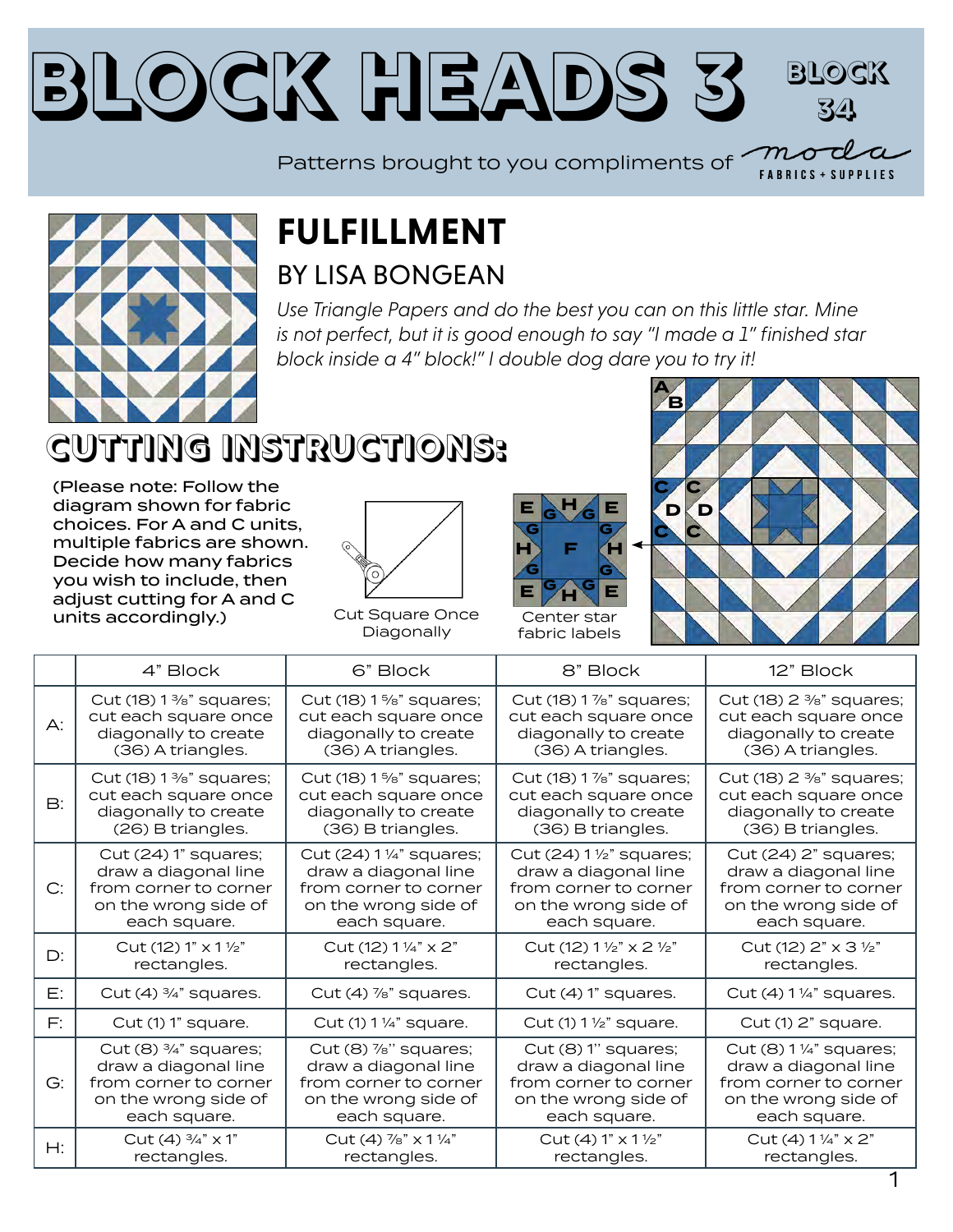## **ASSEMBLY INSTRUCTIONS:**

- 1. Begin HST unit assembly using (36) A triangles and (36) B triangles. Place triangles right sides together and edges aligned.
- 2. Sew the longest edges of the triangles together using a ¼" seam. Press toward the darkest triangle fabric.
- 3. Repeat to create (36) HST units using A and B triangles. Trim HST units using the following guide:
	- a.  $4$ " Block: 1" x 1" unfinished ( $\frac{1}{2}$ " x  $\frac{1}{2}$ " finished)
	- b. 6" Block:  $1\frac{1}{4}$ " x  $1\frac{1}{4}$ " unfinished  $\left(\frac{3}{4}$ " x  $\frac{3}{4}$ " finished)
	- c. 8" Block:  $1\frac{1}{2}$ " x  $1\frac{1}{2}$ " unfinished (1" x 1" finished)
	- d. 12" Block: 2" x 2" unfinished (1  $\frac{1}{2}$ " x 1  $\frac{1}{2}$ " finished)
- 5. Place (1) C square with a drawn diagonal line onto the corner of (1) D rectangle, right sides together and edges aligned. Diagrams show accurate C square orientation.
- 6. Sew along the drawn diagonal line.
- 7. Trim outermost excess fabric to ¼". Press toward the corner.
- 8. Repeat stitch and flip techniques on the remaining corner of the D rectangle as shown to complete a flying geese unit.
- 9. Trim large flying geese units using the following guide:
	- a.  $4$ " Block: 1" x 1 1/2" unfinished ( $\frac{1}{2}$ " x 1" finished)
	- b. 6" Block:  $1\frac{1}{4}$ " x 2" unfinished  $\left(\frac{3}{4}$ " x  $1\frac{1}{2}$ " finished)
	- c. 8" Block:  $1\frac{1}{2}$ " x  $2\frac{1}{2}$ " unfinished (1" x  $2$ " finished)
	- d. 12" Block: 2" x 3  $\frac{1}{2}$ " unfinished (1  $\frac{1}{2}$ " x 3" finished)

10. Repeat flying geese unit assembly techniques for the block's star center. Use (4) H rectangles and (8) G squares with a drawn diagonal line to complete (4) small flying geese units. Trim small flying geese units using the following guide:

- a.  $4$ " Block:  $\frac{3}{4}$ " x 1" unfinished ( $\frac{1}{4}$ " x  $\frac{1}{2}$ " finished)
- b. 6" Block:  $\frac{7}{8}$ " x 1 ¼" unfinished ( $\frac{3}{8}$ " x  $\frac{3}{4}$ " finished)
- c.  $8$ " Block: 1" x 1 1/2" unfinished (1/2" x 1" finished)
- d. 12" Block: 1 1/4" x 2" unfinished  $(3/4" \times 1$  1/2" finished)
- 11. Complete the center star using (4) small flying geese units, (4) E squares and (1) F square. Press seams open to reduce bulk.







Create (36) Total HST Units

G / \ G H

Create (4) Small Flying Geese Units





Lisa Bongean **MOCLCL** Block Heads 3

**Block Heads 3** 

Lisa Bongean Block 34 - Fulfillment Block 34 - Fulfillment